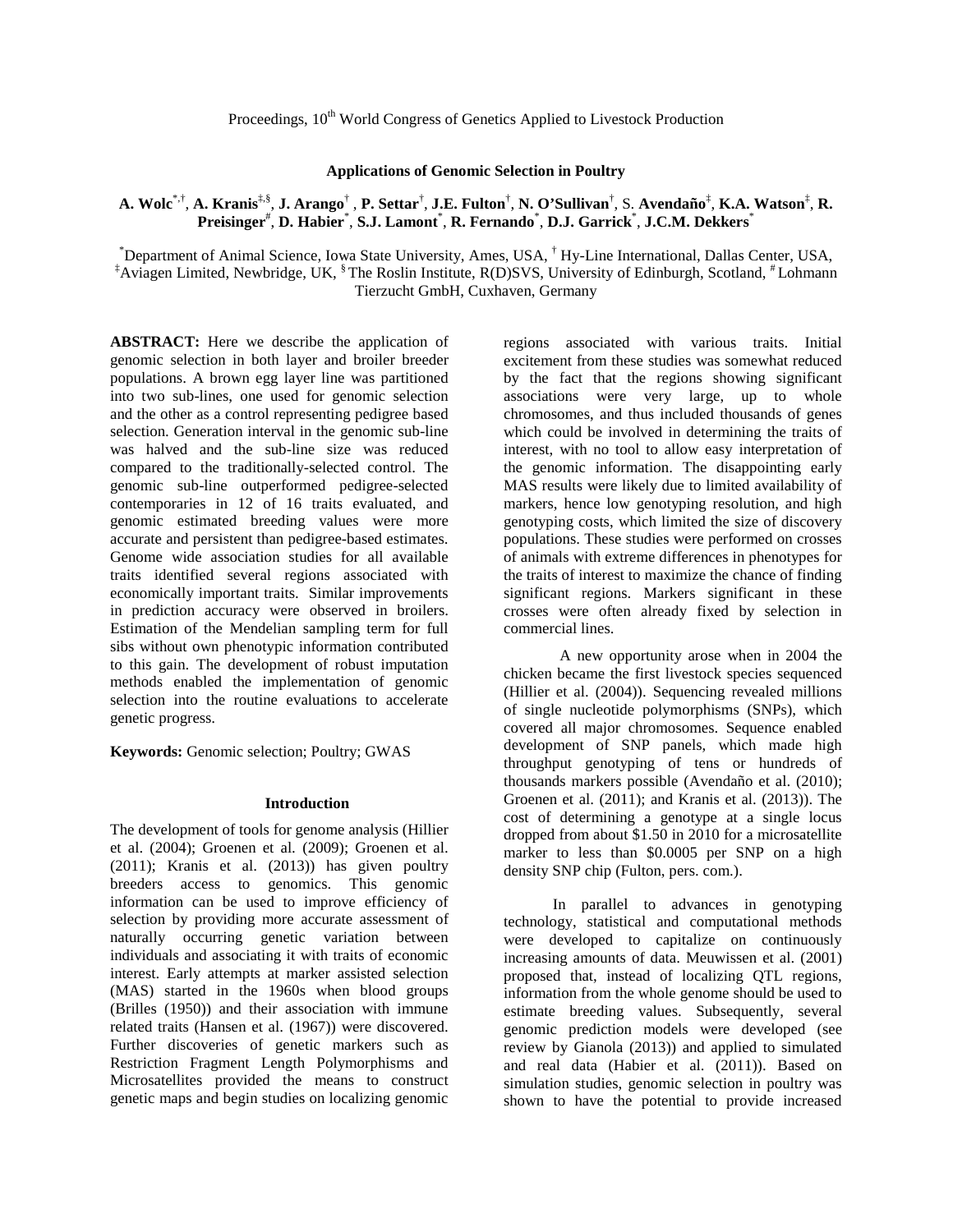accuracy of selection, reduced generation intervals and better control of inbreeding (Dekkers et al. (2010)). Experiences with real data brought genomics in the poultry industry from being an 'utopic objective' to envisaging deliverables (Avendaño et al. (2010)) and further into consolidation stages (Avendaño et al. (2012)). Currently, thanks to the short generation interval, the chicken is the only livestock species for which information on multiple generations of genomic selection is available. In this paper we share experiences from a multigenerational genomic selection experiment performed by Hy-Line International and Iowa State University, as well as details of implementation of genomic selection in both layer and broiler industries.

# **Lessons learned from a multi-generation genomic selection experiment**

In order to quantify gains from genomic selection, a brown egg layer line was split into a pedigree control and a genomic sub-line, with parallel selection programs. The size of the pedigree sub-line was reduced compared to the original line (down to 60 males selected from 1,000 candidates and 360 females selected from 2,000 female candidates) but continued with traditional pedigree-based BLUP selection for an index of 16 traits (reflecting egg production and quality), in 13 month cycles, and a nested mating structure. The genomic sub-line size was reduced to 50 males and 50 females selected from totals of 300 male and 300 female candidates to reduce costs of genotyping, but without increasing the expected rate of inbreeding per year. The generation interval was reduced to 7 months, the mating structure was changed to allow each female to produce progeny with 10 different males (i.e. cross classified mating), and selection was based on the same index as in the pedigree sub-line but included genomic information in breeding value estimation. The training data for genomic selection consisted of 5 prior generations of all selected individuals in the original line. Substitution effects of SNPs were re-estimated every generation as new phenotypes on genotyped individuals became available.

Substantial variability in accuracy between generations was observed. Models that showed highest validation accuracy in the previous generation were chosen to derive genomic EBV for selection in the current generation. Different models for breeding value estimation were tested (including GBLUP, BayesB, BayesCPi and their modifications) but no single method consistently showed an advantage over other methods (Figure 1). However for egg weight traits, which were affected by a large QTL, Bayesian variable selection models tended to outperform

GBLUP, whereas for other traits GBLUP had similar or in some validation sets higher accuracy. An advantage of the GBLUP model was observed in terms of the range of models that can be utilized, including random regression models for egg production (Wolc et al. (2013b)), which are not available in current software for Bayesian analysis. All models using genomic information tended to have higher accuracy than pedigree based models (Wolc et al. (2011a)). For the BayesB model, it was observed that increasing the proportion of markers fitted in the model did not negatively affect accuracy of predictions, but fitting too few markers sometimes did. For some traits, reducing the weight on, or even removing information from distantly related individuals, increased accuracy (Wolc et al. (2013)). A study on Marek's disease resistance (Wolc et al. (2013a)) showed that proper weighting of phenotypes is essential for accurate breeding value estimation, and that at least for that trait, removing markers from regions of the genome that do not show association with the trait may increase accuracy.



**Figure 1. Validation accuracies of EBV obtained from pedigree (PED), GBLUP, BayesB, and BayesCPi methods for 5 traits: sexual maturity (SM), weight of first 3 eggs (E3), albumen height (AH), shell color (CO), and yolk weight (YW).**

Persistency of accuracy over generations without retraining was higher for genomic EBV than for pedigree-based EBV, which suggests that genomic EBV captured linkage disequilibrium with QTL, in addition to relationships (Wolc et al. (2011b)). However, there was a substantial drop in accuracy from prediction of progeny to grand progeny of the last training generation, which led to the conclusion that phenotyping cannot be discontinued and constant retraining will be necessary to maintain accuracy of selection.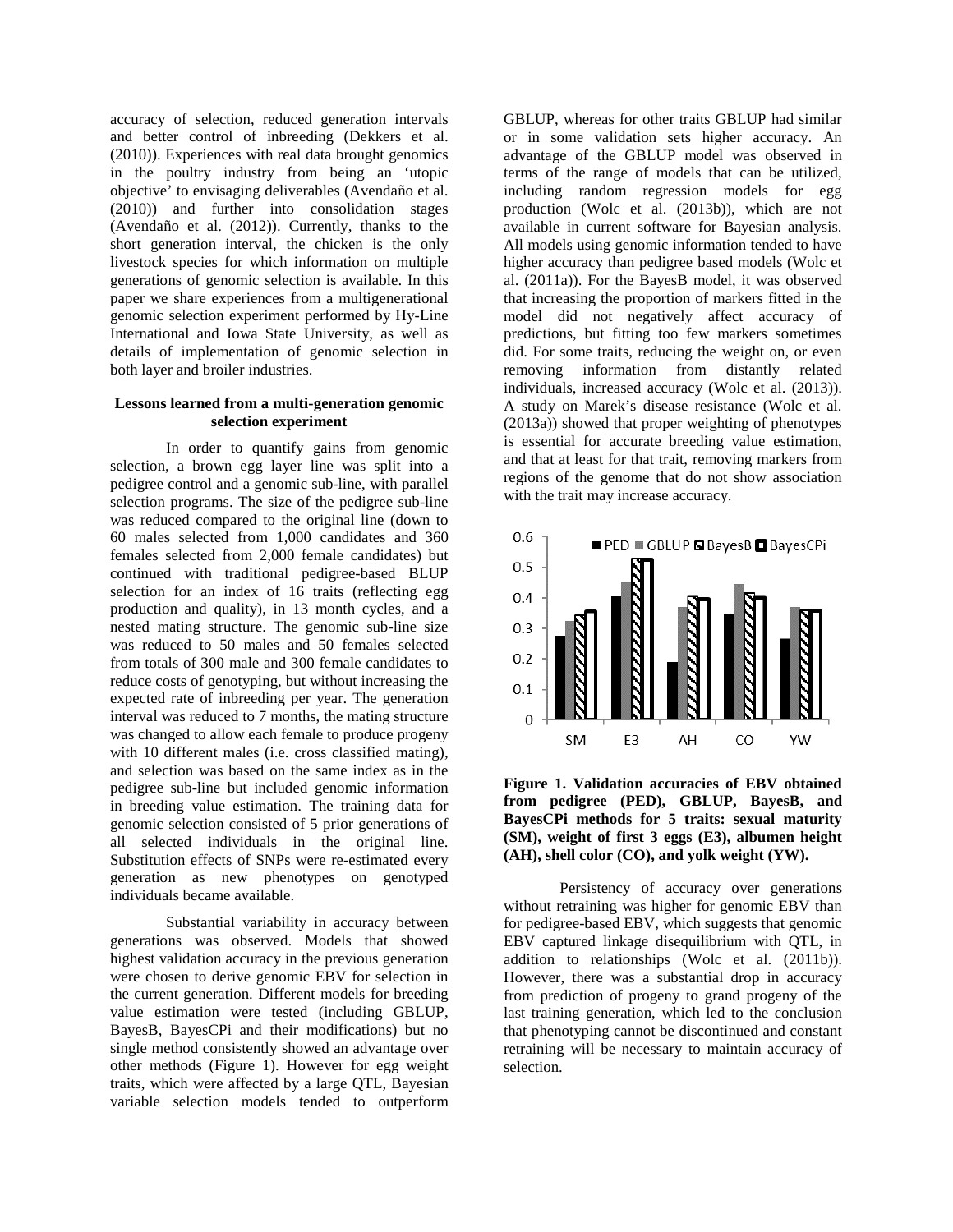In the experiment, all genotyping was performed using a proprietary EW Group 42K Illumina SNP panel (Avendaño et al. (2010)). On a commercial scale, high-density genotyping all selection candidates would be economically inefficient, thus several scenarios using reduced SNP panels were evaluated. It was found that if both parents were high-density genotyped, correlations above 0.97 between true and imputed genotypes could be achieved when the low density panel contained as few as 400 of the 42,000 high-density SNPs but correlations dropped below 0.95 when the females in the pedigree were only low-density genotyped (Wolc et al. (2011c)).

Genome wide association studies (GWAS) were performed for all traits in the selection index (Wolc et al.  $(2012)$ ; Wolc et al.  $(2014)$ ) and for feed efficiency (Wolc et al. (2013c)) and Marek's disease resistance (Wolc et al. (2013a)). Chromosomes 1, 2 and 4 were found to have the largest numbers of regions associated with the analyzed traits. Except for a large QTL on chromosome 4, which was associated with multiple traits related to egg weight, other traits showed polygenic models of inheritance. Some consistently significant regions were found for measures of egg quality at different ages (Wolc et al. (2014)).

In the final generation of the genomic selection experiment  $3<sup>rd</sup>$  generation of pedigree subline,  $5<sup>th</sup>$  generation of genomic sub-line), the two sublines were hatched together and raised in the same barn. For 12 out of 16 traits, the genomic sub-line significantly outperformed the pedigree sub-line, however for some of the lower heritability traits  $(h<sup>2</sup><0.3)$  accurate estimation of genomic breeding values remained problematic. Greater genetic progress in the genomic selection sub-line originated from shorter generation intervals and greater accuracy of selection of males (Wolc et al. (2011a)).

### **Implementation of genomic selection in layers**

Based on the promising results from the selection experiment, genomic selection was implemented in commercial lines of layers using a newly developed 600K SNP chip (Kranis et al. (2013)) and custom designed low- and moderatedensity SNP sets. With as few as 1,000 high quality SNPs and strategic high-density genotyping, a high accuracy of imputation using pedigree-based methods could be achieved. Genomic selection models have shown improvements in accuracy over pedigree-based analysis, but they don't solve the problems of low accuracy for traits with low heritability and limited number of records. The first genomic selected birds will generate descendants that will enter the market as commercial birds in 2015.

## **Experience with genomic selection in broilers**

## *History*

Very soon after the release of the draft chicken genome sequence (Hillier et al. (2004)), Aviagen started developing its first SNP panel. Thanks to the rapid technological advances, the chip density increased from 6K (Andreescu et al. (2007)), to 12K (Powel et al. (2011)), 42K (Wang et al. (2013)) and ultimately to 600K SNPs (Kranis et al. (2013)). Similarly, the number of available genotypes for analysis has increased from two hundred individuals per line at the initial phase of the project to more than fifty thousand birds accumulated since 2012, when routine implementation started in Aviagen.

## *Methodology*

The increasing numbers of genotyped animals and markers per sample had a profound effect on the methods applied for utilizing genomic information in breeding programs. Originally the objective was to identify major QTL, capitalizing on historical LD detected from a GWAS, and then to implement a marker-assisted selection scheme. However, it proved difficult to detect and validate QTL explaining a large proportion of genetic variance for the main quantitative traits of economic importance for broiler breeding. As the idea of fitting all markers simultaneously to estimate genomic breeding values (GEBVs) was gaining traction, the research was directed to the development of a sustainable and cost efficient strategy to implement genomic selection for routine evaluations.

# *Imputation*

The main challenge was the prohibitive cost of large-scale genotyping due to the large number of selection candidates and, despite a reduction in the cost per SNP, the overall price per selection candidate genotyped was relative stable since the density was increasing. The development of low-density and imputation strategies for genomic selection offered a viable solution to the problem, where most animals are genotyped with a sparse panel comprised of equally spaced markers (Habier et al. (2009)). To implement this approach, a robust imputation algorithm was required. Both a peeling algorithm employing a Gibbs sampler (Wang et al (2013)) and a heuristic approach implemented in the software program AlphaImpute (Hickey et al. (2012)) were investigated. In both cases the accuracy of imputation,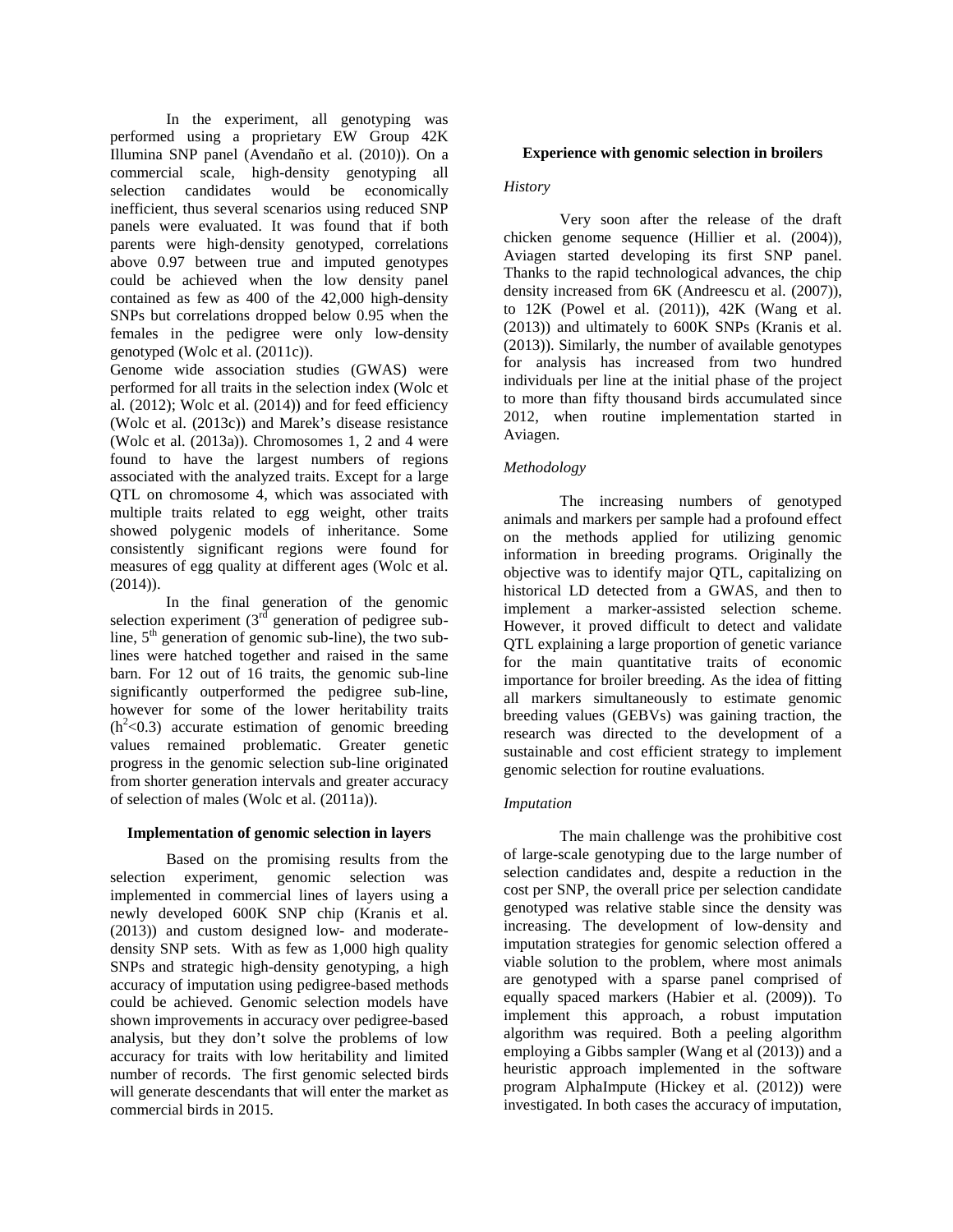measured as the correlation between imputed and real high-density genotype, was around 0.97. AlphaImpute was also extended to accommodate the sex chromosome (Hickey et al. (2013)). Systematic monitoring (Figure 2), shows that large-scale imputation is feasible and robust, enabling the implementation of genomic selection for routine evaluations in elite broiler lines, without compromising the accuracy of GEBVs (Wang et al. (2013)).





**Figure 2. Density plot of the imputation accuracy measured as the correlation between true and imputed genotypes.**

### *Accuracy*

One of the main promises of incorporating genomic information is the improved prediction accuracy for traits for which phenotypes are not available for candidate animals. For such traits, in a univariate analysis, estimation of the Mendelian sampling term is impossible with pedigree-based BLUP and thus, the same EBV is assigned to fullsibs. Unless information is available on strongly correlated traits for these individuals, the ability to distinguish between full-sibs is impaired. However, with genomics, it is feasible to accurately estimate Mendelian sampling terms without necessarily requiring a multivariate model. This is illustrated in Figure 3, where parental averages from conventional BLUP are plotted against GEBVs from a ridge regression for a group of 411 individuals, which for the purposes of the analysis were assumed not to have phenotypes on body weight. Two families are highlighted in the graph. For the first one on the left side of the chart, all individuals were ranked as below average and hence, most likely none of them would

be selected. Nevertheless, if the GEBVs are considered (red upper triangles in the graph), some of these full-sibs may now have qualified for selection, as they rank high. The opposite applies for the second family (depicted on the right side of the graph) for which, although the parental average is very high, some of the individuals rank quite low for GEBVs. As all of these 411 testing individuals had at least 25 offspring with body weight, it was possible to estimate adjusted progeny means, equivalent to deregressed EBVs used in dairy breeding (depicted as green hexagons in the plot). The fact that these also exhibit the same variability is evidence that the spread of GEBVs was not an artifact and does estimate the Mendelian sampling term.



**Figure 3. Relationship between breeding values accounting for the Mendelian sampling term (red triangles: GEBVs, green hexagons: adjusted progeny means) and parental average (PA) from a pedigree-based BLUP. Two families are shown (one with low PA on the left and one with high PA on the right). All sibs have the same PA, however there is significant variation in GEBVs, suggesting some sibs rank highly in the cohort. This observation was validated using adjusted progeny means for the full sibs of the two families.**

Further illustration of the relative advantage in prediction accuracy of genomic selection over a traditional pedigree-based approach is shown in Figure 4. The comparison included pedigree-based estimates from multivariate BLUP and univariate GEBVs. The relative improvement from implementation of genomic selection in terms of selection accuracy, measured as the correlation between phenotype adjusted for fixed effects and pedigree/genomic EBV at the point of selection, when animals had no phenotypic records, range between 20% and 70% (Figure 4).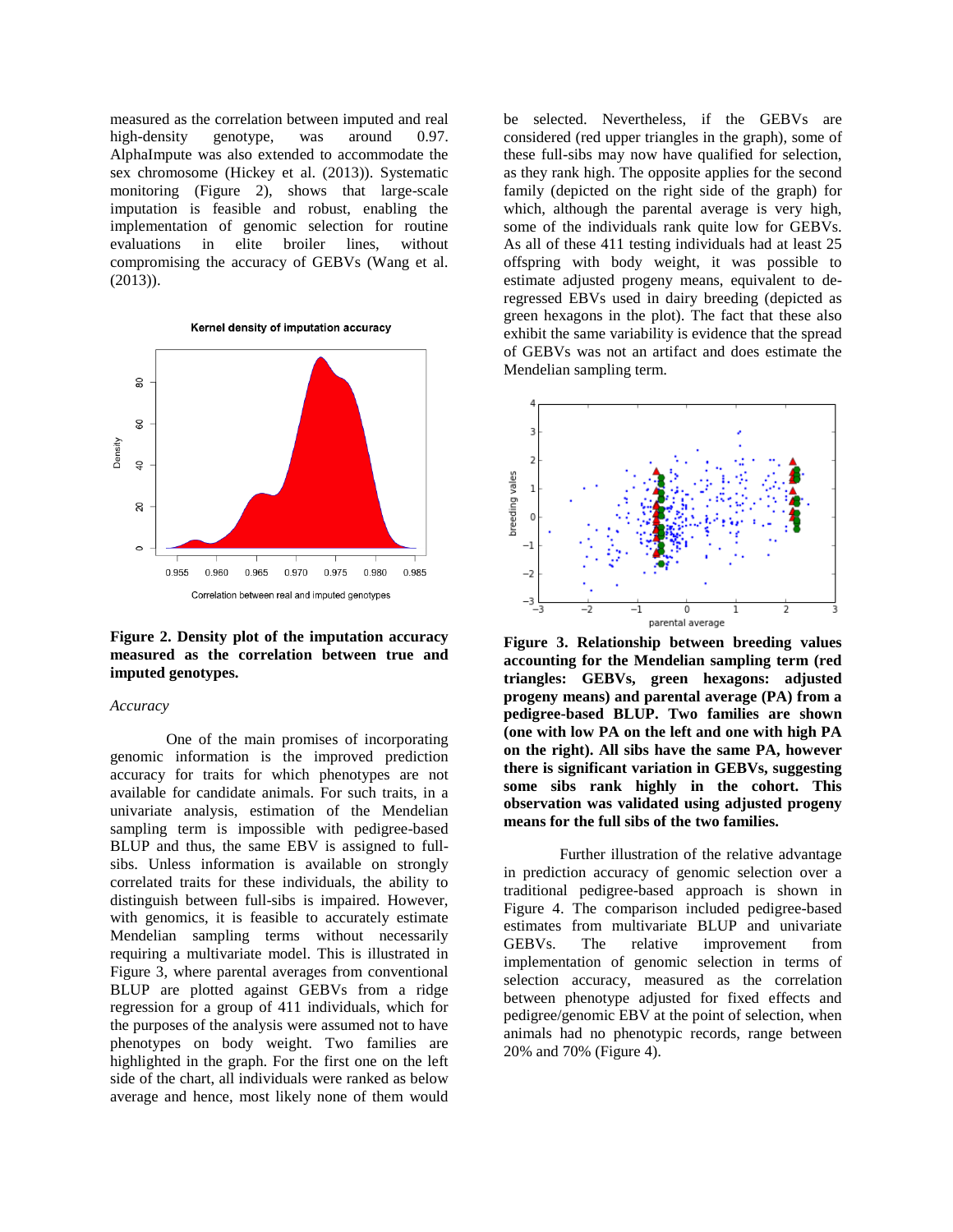

**Figure 4. Relative improvement in prediction accuracy of genomic selection (GS) over pedigreebased (Ped) EBVs, measured as the correlation of EBVs with adjusted phenotype for 5 traits: fertility % (FERT), laying mortality (MORT), hen-housed egg production (HHP), hatchability % (HOF) and feed intake (FI).** 

With the fast accumulation of genotypes in a commercial breeding program, we already have entered the "big data" territory and thus, more sophisticated tools are required to cope with the high dimensionality of the predictions. One of the factors that increases computational requirements is the number of markers considered in the analysis. As very dense SNP panels and soon sequence data will become widely available, it appears that there is a trade-off in marginal gains in accuracy as a function of number of predictors and SNP densities beyond 100K seem to offer no additional benefits for accuracy within the same population, at least with the current methods (Abdollahi-Arpanahi et al. (2014)).

While for quantitative traits that have been selected over many generations the whole genome approach appears the best strategy, breeding objectives are enriched with more traits (Neetesonvan Nieuwenhoven et al. (2013)) that may have different genetic architecture. As the quality of the sequence assembly and annotation status improves, strategies capitalising on this prior biological knowledge may further improve prediction accuracy (Morota et al. (2014)).

#### *Outlook*

We have been able to successfully implement, and show a significant advantage for genomic selection in broiler selections using imputation from low and medium density SNP chips. However, reducing the cost of genotyping remains a constant challenge. Genotyping by sequencing (G-by-S) offers the potential to exploit the dramatic

reduction in sequencing costs, as it uses low density sequence coverage to identify SNPs in selection candidates. The SNP data are then used for two benefits, firstly as a low cost genotyping method to enable imputation; and secondly to identify rare polymorphisms/QTN from large scale GWAS, which have the potential to improve training and therefore the accuracy of genomic evaluation. The utility for Gby-S in broiler breeding remains unproven; however there is significant excitement for this methodology in the plant breeding world to warrant further evaluation.

Since genomic selection is now part of routine evaluations for broilers, a natural progression is to expand into other species. Recent advances in the sequencing of turkeys (Dalloui (2010)) offer the necessary foundation to implement genomic selection to achieve faster genetic progress for turkeys.

### **Literature cited**

Abdollahi-Arpanahi R, Pakdel A, Nejati-Javaremi A, et al. (2014). J. Anim. Breed. Genet. 15:109.

Andreescu C., Avendaño S., Brown S. R. et al*.*  (2007). Genetics. 177:2161-2169.

Avendaño S., Watson K. A., Kranis A. (2010). Proc  $9<sup>th</sup> WCGALP, 0049.$ 

Avendaño S., Watson K.A., Kranis A. (2012). Proc 24<sup>th</sup> World Poult. Congress.

Briles, W. E. (1950). Genetics 35:656-657.

Dalloui R. A., Long J. A., Zimin A. V. et al. (2010). PLOS Biol 8

Dekkers, J.C.M, Stricker C., Fernando R.L., et al. (2010). J. Anim. Sci. 87 E Suppl. 2.

Gianola D. (2013). Genetics, 194:573-596.

Groenen, M. A. M., Wahlberg P., Foglio M. et al. (2009). Genome Res. 19:510–519.

Groenen M.A.M., Megens H.-J., Zare Y. et al. (2011). BMC Genomics, 12:274.

Habier,D., Fernando,R.L., and Dekkers,J.C. (2009) Genetics 182:343

Habier D, Fernando, R.L., Kizilkaya, K., et al. (2011). BMC Bioinformatics, 12:186.

Hansen, M. P., Van Zandt, J. N., and Law, G. R. J. (1967). Poult. Sci., 46:1268.

Hickey J.M., Kinghorn B.P., Tier B. et al (2012). Gen Sel Evol 44:9

Hickey J.M. and Kranis A. (2013). Gen Sel Evol 45:10

Hillier L.W., Miller W., Birney Eet al. (2004). Nature 432:695-716.

Kranis A., Gheyas A.A., Boschiero C., et al. (2013). BMC Genomics, 14:59.

Meuwissen, T.H.E., Hayes, B.J., Goddard, M.E. (2001). Genet 157:1819-1829.